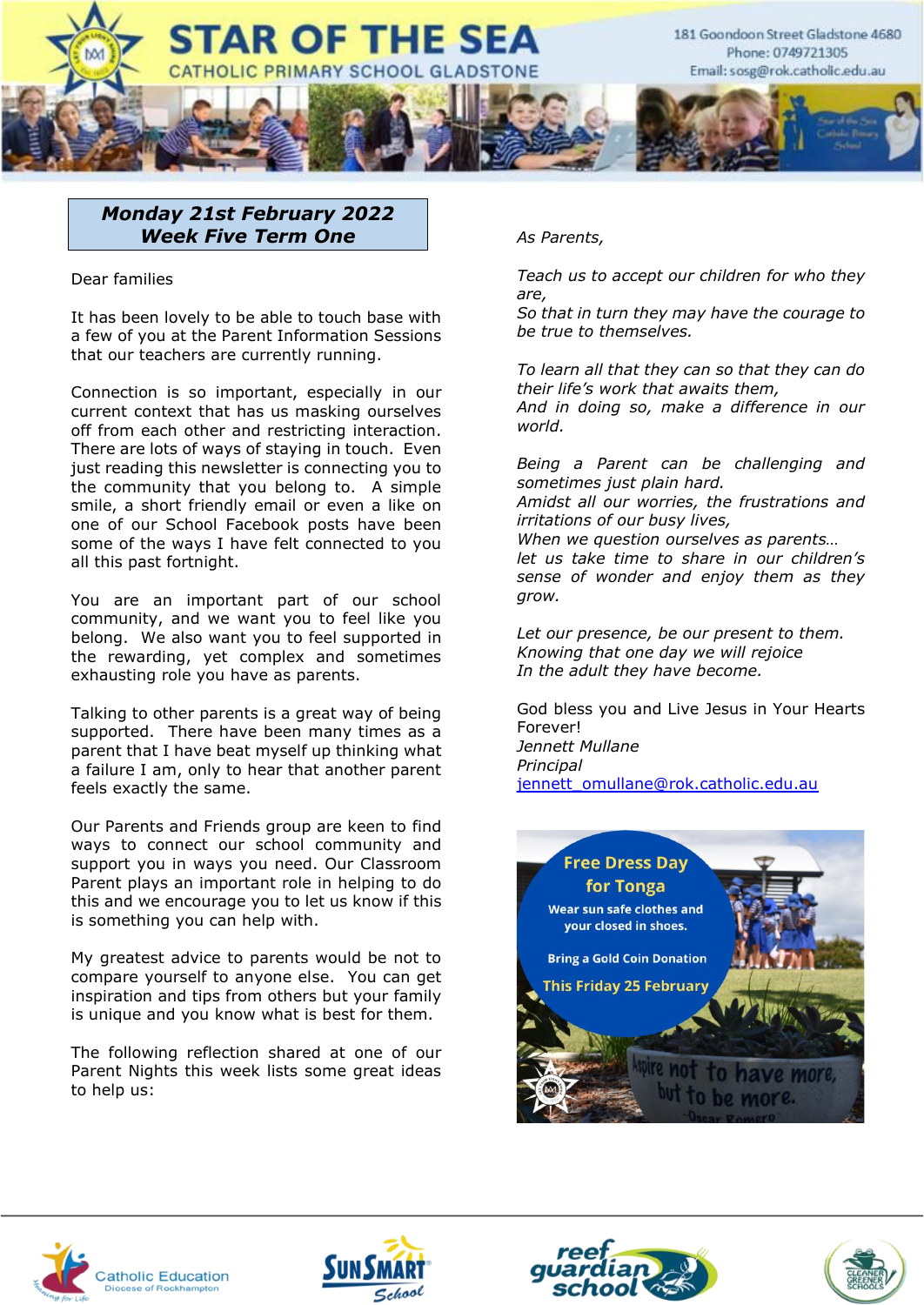

*A Catholic school as an inclusive learning community and an "open space" of meanings and relationships.*

*In a Catholic school mediations such as stories, symbols, rituals and values are offered and animated in a conscious and caring manner. Through these mediations, all members of the community are invited and are given the opportunity to enter into a living relationship with a transcendent reality we call "God" uniquely incarnated in Christ.*



It has only been in the last couple of years that we reviewed our school Logo and the meaning behind it. Our Logo is easily recognisable, but again do people know the meaning behind it?

In 2019 we spent some time refreshing our school Logo. Where the first logo came from for Star of the Sea we do not know. As part of the process, we discovered many logos that have appeared at Star of the Sea over time.

Our school logo depicts a star emanating rays of light. Our motto and logo go hand in hand to give a visual representation of the mission to our school community to show forth the light of Jesus Christ to the world. By virtue of our Baptism and the life of the Spirit within us, the witness of love and service becomes possible.

Before 2019, our logo had last been updated in 2011, so it was time for a refresh.

Our updated logo is still quite traditional. It is still a star that radiates rays of light. The Let Your Light Shine motto features within the logo, along with the symbol for Ave Maria to acknowledge the long-standing contribution of the Mercy and Marists at Star of the Sea Catholic Primary School Gladstone. Our school was established in 1902, we are very proud of the history attached to our school.

Here are a couple of our old school logos.



*Have a wonderful week,* 

*Kellie Richardson Assistant Principal: Religious Education*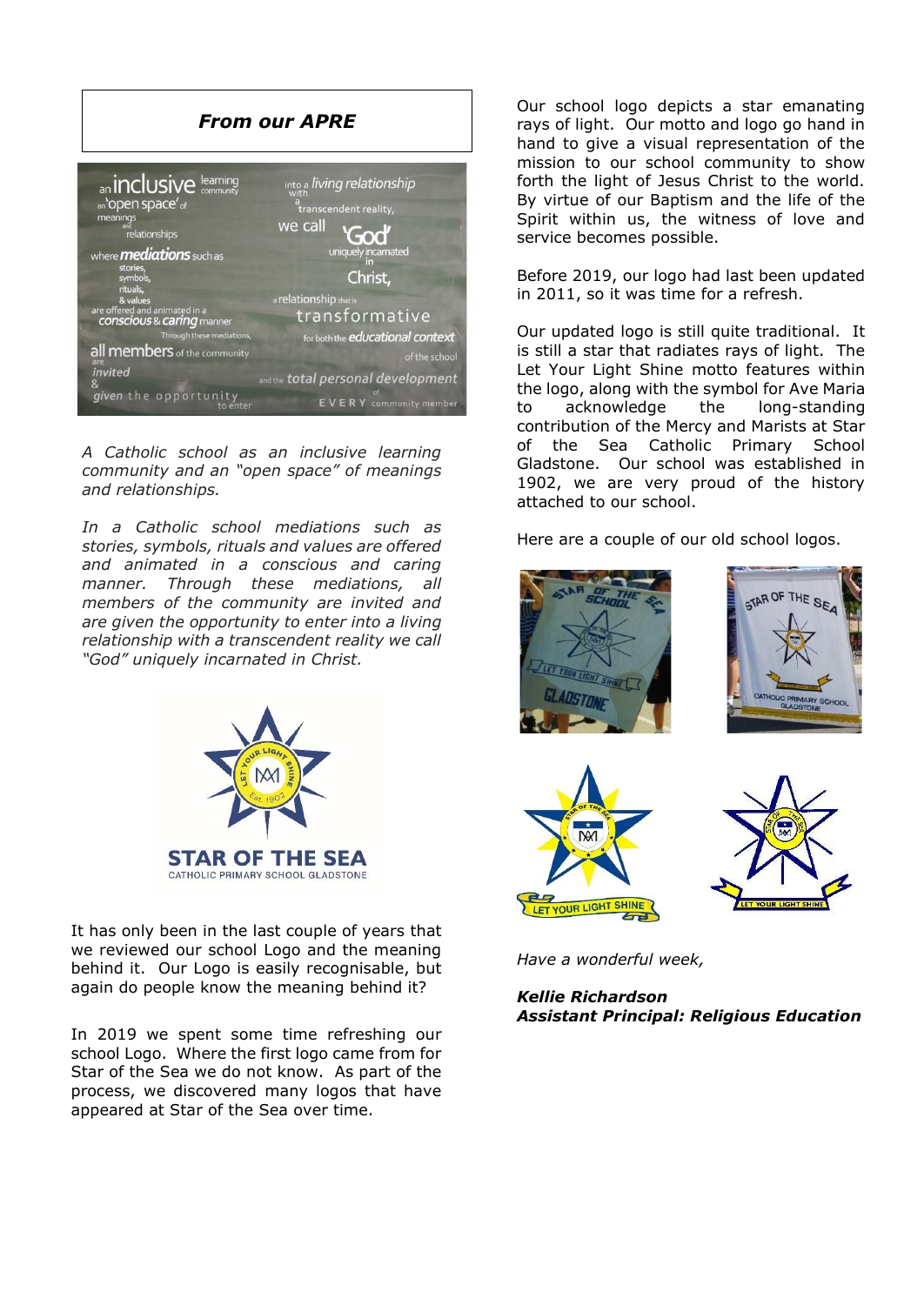

The Australian Curriculum is designed to develop successful learners, confident, creative individuals and active and informed young people who are ready to take their place in society. It sets the goal for what all students should learn as they progress through their school life.

Below is a snapshot of the Parent Brochure that has been designed to inform all parents of the curriculum progression from Foundation to Year 12.



The Australian Curriculum is flexible so that teachers can plan the learning for all their students, also taking into account their location. Over the next few weeks, each teacher will hold their Information Zoom sessions to share with you their vision for the year and how they intend to deliver the content stated in the Australian Curriculum.

Here is a [link](https://www.australiancurriculum.edu.au/parent-information/) to the Parent Information Section of the Australian Curriculum. You could use this site if you are looking for further information on each stage of schooling.

# **LOOK CLOSELY AT THIS PHOTO!!**



It is our Year 6 student Bonnie Auld!!! Bonnie has been rehearsing for months and will soon be on the stage performing in the Charlie and the Chocolate Factory Combined Schools Musical.

The Gladstone Regional Council has added two Sunday Matinee performances, for the Charlie and Chocolate Factory Combined Schools Musical. Sunday the 13<sup>th</sup> March and Sunday the  $20<sup>th</sup>$  March @ 11am.

You can either book tickets:

- online through the webpage: [https://gladstoneentertainment.com/](https://protect-au.mimecast.com/s/z_0cCRON5qH5DGWpu9cHrW?domain=gladstoneentertainment.com/) [event/charlie-the-chocolate-factory/](https://protect-au.mimecast.com/s/z_0cCRON5qH5DGWpu9cHrW?domain=gladstoneentertainment.com/)
- over the phone 49722822
- in person at GECC Box Office

Bonnie is part of the Nut Room Slinger's group and the Reporter's Crowd. She would love to see her Star of the Sea school mates at one of the Matinee performances.

Have a good week everyone.

*Anthony King Assistant Principal: Curriculum*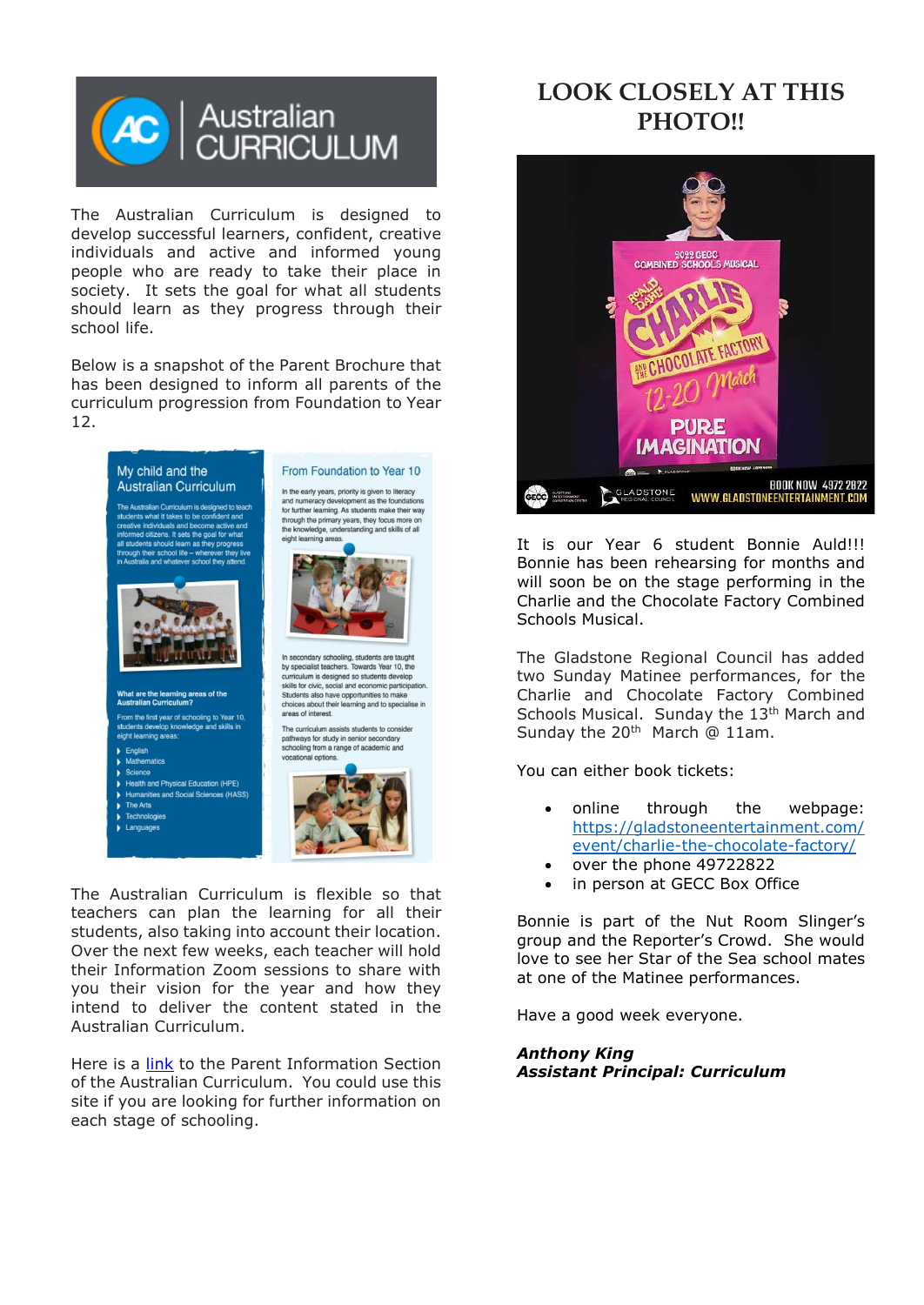## *IN OUR PRAYERS*

- We pray for our staff, students and their families as we journey through this new year: May we actively seek to belong, contribute and thrive.
- We pray for all who are new to our school community: May they feel welcome and supported in our Star of the Sea family.
- We pray for our 2022 School Leaders: May they shine their light brightly as an example for those they lead, following the example of Mary who shows us how to follow Jesus.
- We pray for those members of our school community who are battling sickness and suffering in their life: May they find healing and comfort.
- We pray for all affected by the COVID-19 pandemic in any way: May they not lose sight of the virtues of hope and endurance.



If your child is not attending school, you can call us, 24/7, to leave a message to report the absence. The **Student Absentee phone number is 4994 8301**.

As always, absences can be reported using Parent Lounge or by emailing your child's teacher (with a cc to [SOSG\\_Absentee@rok.catholic.edu.au\)](mailto:SOSG_Absentee@rok.catholic.edu.au). This designated phone line gives you the opportunity to call the school at a time that is convenient to you.



# *Instrumental Music Notes*

"Scientists have found that music involves the left, right, front, and back portions of the brain, which explains why people can learn and retain information more readily when it is set to music."

A warm welcome to all of our continuing and new band families!

Please check the Term 1 timetable for lesson times. Timetables were emailed to parents. Paper copies can be collected from the school office.

#### **Intermediate Band is 7.45am on Tuesday mornings; Beginner Band is 8.00am on Wednesday mornings.**

Places and instruments are still available for your child to learn a musical instrument and play in our school band. Students in Years 3, 4, 5 and 6 are able to learn flute, clarinet, bass clarinet, alto saxophone, tenor saxophone, oboe, tenoroon, trumpet, trombone, euphonium, or percussion. School instruments are available for hire.

If your child is interested, please pick up an information pack from the school office or contact Mrs Mallett.

*Mrs Kerrie Mallett Instrumental Music Teacher* Email: [kerriemmusic@gmail.com](mailto:kerriemmusic@gmail.com)

### *Port Curtis 10-12Years Basketball Team*

Congratulations to Makenzie MacBeath on being selected in the Port Curtis 10-12Years Basketball team. The Capricornia Basketball trials will be held in Mackay on Monday 14<sup>th</sup> March. Well done Makenzie!!

# *Prep 2023 Enrolment Applications*

Children born between 1st July 2017and 30<sup>th</sup> June 2018 are eligible to commence Prep in 2023. If you have a child eligible for Prep in 2023 please visit the school website

[www.staroftheseagladstone.qld.edu.au](http://www.staroftheseagladstone.qld.edu.au/)

(Enrolments) and complete an Online Application. **All current families with a child eligible to commence Prep 2023 are required to complete and online application form.** Thank you.